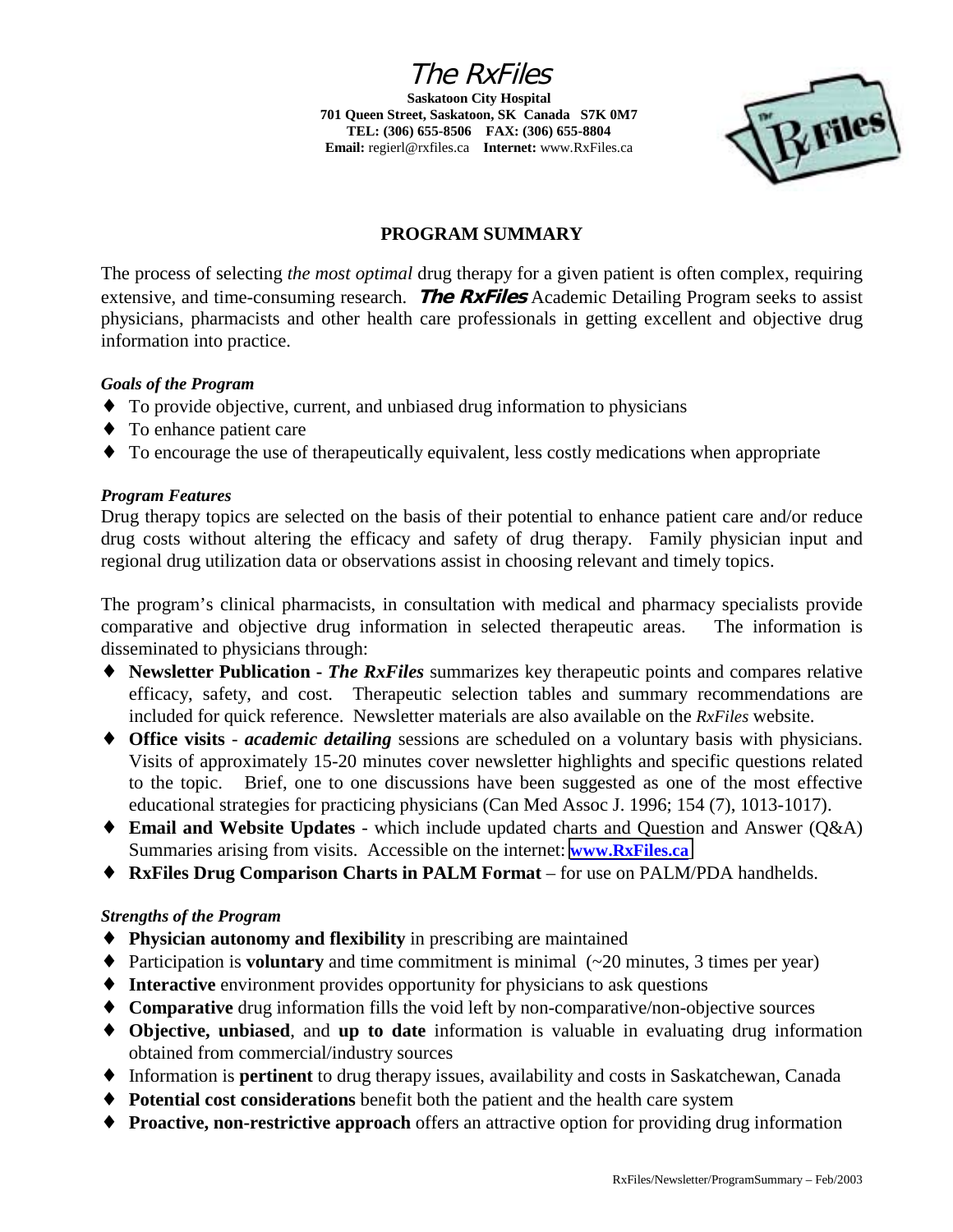#### *Program Development to Date*

Over 300 Saskatchewan family physicians are participating in the program. Feedback on both the newsletter and the visits has been very positive. Data from physician surveys have shown that that the program has been well received and changes in early drug utilization trends demonstrated an impact on prescribing. Program materials and presentations are also being utilized by the FM residents, Northern Medical Services, the Colleges of Pharmacy and Nutrition, Medicine, and Pharmacology at the University of Saskatchewan, and physicians and nurses involved in continuing education. An internet site and email service is also available for interested physicians and other health care providers.

In addition to disseminating good information, the program has served as an excellent bridge between physicians and pharmacists. This effort is a valuable step towards the goal of providing "optimal drug therapy" to the people of Saskatchewan.

#### *Program Expansion*

Program expansion is ongoing and the service is being offered to several areas including Regina, Prince Albert, North Battleford, Meadow Lake, Melfort, Nipawin, the Southwest, and the Midwest Health District. The expansion process involves discussing the program with physicians and pharmacists in the center, identifying local physician advisor(s), recruiting and training a suitable academic detailer and pilot implementation and evaluation of the program. The program seeks to provide excellent, objective, and practical drug information with "grass roots" physician support and participation in the program development process.

#### *Other Activities*

In addition to the publication of materials and academic detailing, the RxFiles also provides a number of other drug information and education services upon request.

**Special Education Sessions** related to RxFiles topics are presented to pharmacy students, medical residents, professional conferences, public information events, nurses and nursing educators, prescribers in northern Saskatchewan, and retail/hospital pharmacists.

**New Physician RxFiles Orientation** is provided for most physicians new to Saskatchewan. Physicians are given and overview of program materials (e.g. comparison charts) that may be especially useful in getting orientated to drug therapy matters. They also receive information on the Saskatchewan Drug Information Service, and the Saskatchewan Prescription Drug Plan.

**RxFiles Binders** with previous newsletter issues is available to Saskatchewan health professionals.

The program may also assist with the various related **projects and working groups.**

Comparison charts are also available for **PALM handheld** PDA devices in **format**.